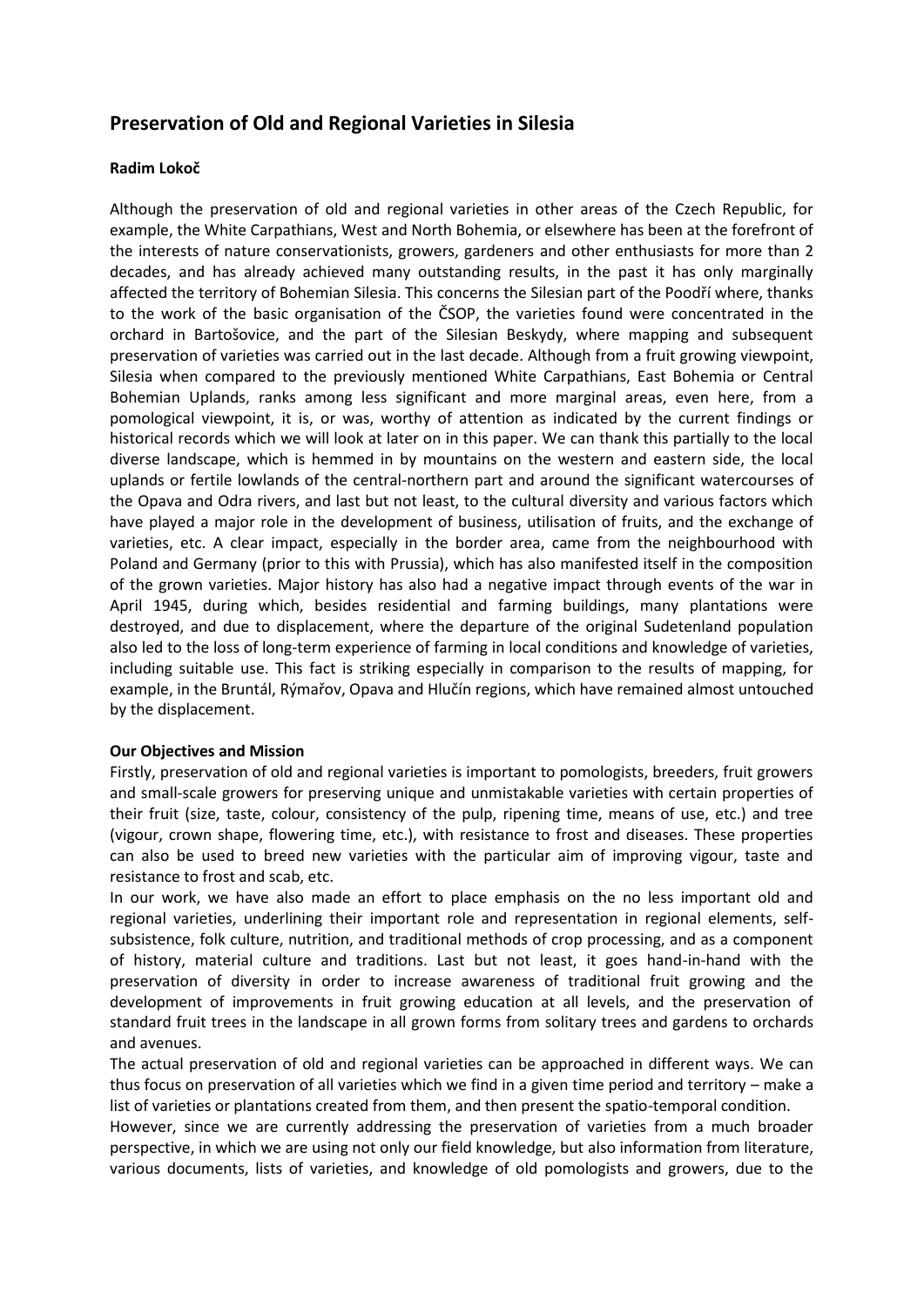modernisation that the Silesian countryside is undergoing (including fruit plantations of all types), we have already lost a large portion of varietal diversity. It must be noted that in the second case described, we are also relying on limited pomological knowledge where we cannot pomologically identify all the samples found with certainty, and though historical records of the presence of varieties may help to identify, as well as to search for or create varieties for planting based on earlier grown varieties, today, it is necessary to enquire in other areas.

## **Step-by-Step Mapping**

Mapping, just like pomological identification and the entire work on preservation of a gene pool, is long-term or perhaps better said, never-ending work. The individual activities and their stages do not overlap, and the resultant remarks are subsequently often composed like a mosaic. During mapping in parts of Silesia, we applied the following methods:

- **historical documents, chronicles and topographical literature about the region** in these, we found evidence of a fruit-growing tradition, processing of fruit in the past and traditional recipes, but also mentions of varieties, proof of folk pomology, etc.
- **old photographs, aerial photographs and maps** these helped us to search for places in the landscape, to compare the condition of the landscape in different periods and to assess economic management in the landscape.
- **interviews with witnesses and local participants** interviews with growers and gardeners helped to reveal the name of many a found variety, to ascertain characteristics and experience of growing these, or to direct us to interesting fruit plantations. We also obtained significant information in the search for old and regional varieties from historians, chroniclers or witnesses, for example, information on historical plantations, fruit processing methods, and folk names of varieties. Thanks to these, we have also successfully identified several varieties.
- **field research** this was done on the basis of selected sites, usually in several stages:
	- 1. during June and July cherry trees
	- 2. late July and early August summer pear and apple trees
	- 3. late August and September autumn apple trees, pear trees and plum trees
	- 4. early October autumn and winter apple and pear trees

The progress of field research is described in the methodology (see below). It has several parts:

- 1. familiarisation with the locality and observation
- 2. measurement of GPS co-ordinates
- 3. photo documentation of a landscape feature, tree, and its parts and fruits
- 4. sampling and recording
- 5. tasting of samples
- 6. pomological identification (additional pomological identification follows the field survey and consultations with external pomologists)
- 7. description of the locality and tree, or fruits (if it is an unidentified variety) on the mapping card

We performed the main part of the pomological identification after mapping the terrain, with the aid of pomological literature, photographs from previous mapping and degustation. Thanks to exhibitions, seminars and consultations with pomologists, which are organised several times every year by the ČSOP, and also thanks to several international events (Europom), we successfully identified several varieties which we had found but failed to identify, or to correct previously incorrect names.

### **Materials for Mapping**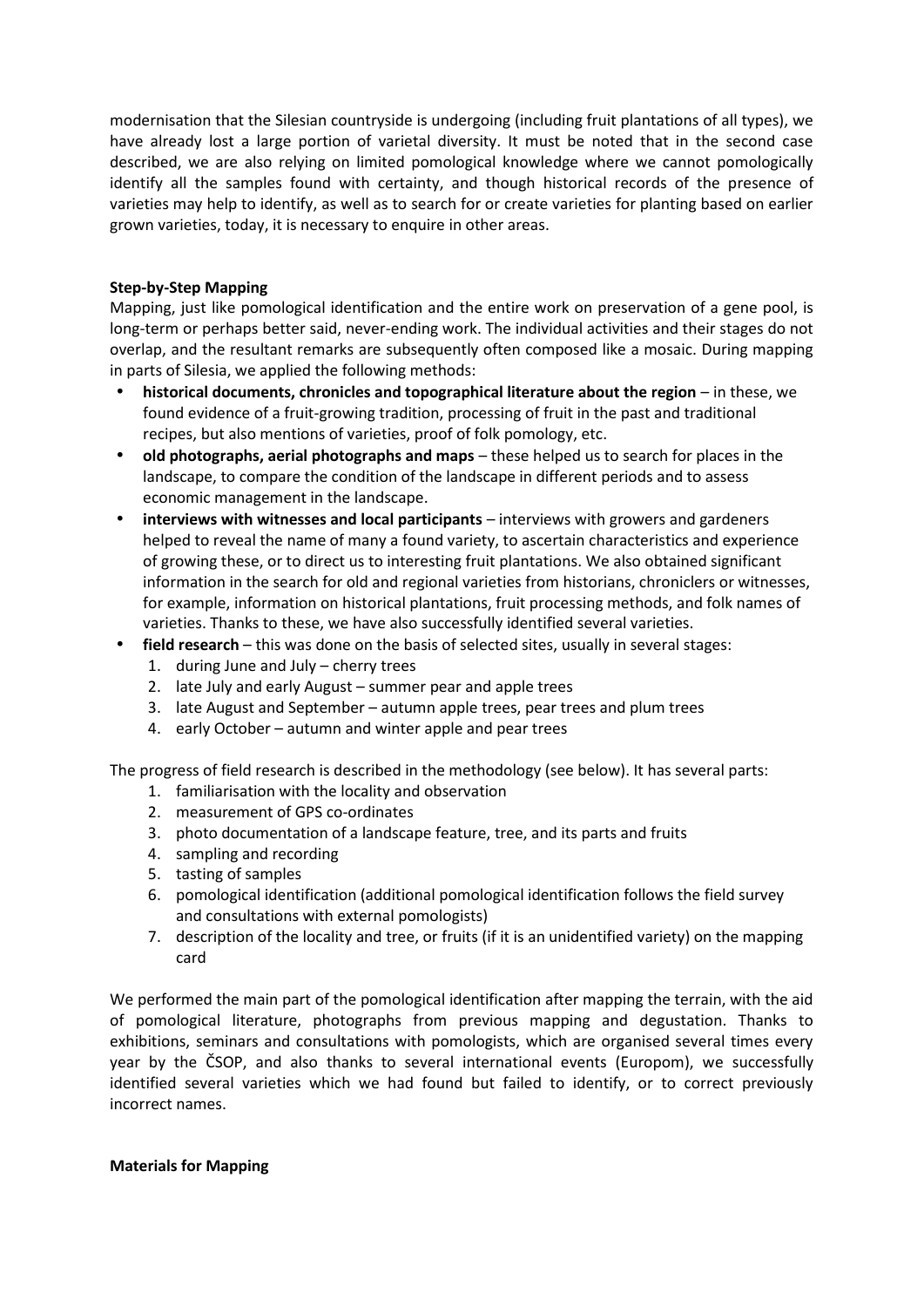Materials for mapping, identifying varieties and the subsequent preparation of plantations, which should present the wealth of variety in our region, were found in written materials – in contemporary literature, chronicles or archive records.

A big discovery with several highly surprising varieties was the discovery of a list of varieties purchased and grown on the Lichnovsky Estates in Hradec nad Moravicí and Chuchelná at the beginning of the  $20<sup>th</sup>$  century. Apart from commonly grown and widespread varieties, the list shows several surprises in the form of varieties which were not found in the area during mapping or mentioned in lists from exhibitions or other lists (the known Czech names are shown in brackets).

Apples: 'Grossherzog von Baden' ('Velkovévoda bádenský'), 'Calville weisser Winter' ('Kalvil bílý zimní'), 'Üelzener' (synonym 'Üelzener Kalvil', 'Apfel von Uelzen'), 'Charlamowsky' ('Borovinka', 'Charlamowski'), 'Gravensteiner' ('Grávštýnské'), 'Kaiser Alexander' ('Car Alexandr'), 'Parmaine Winter goldene' ('Parména zlatá zimní'), 'Ananasreinette' ('Ananasová reneta'), 'Canada' ('Kanadská reneta'), 'Von Bercks' (the Czech name is unknown), 'Von Zuccalmaglio' ('Zuccalmagliova reneta'), 'Schönes von Boskoop' ('Boskoopské'), 'Pfirsichroter Sommerapfel' ('Hedvábné červené', 'Broskvové letní'); pear trees: 'Dechantsbirne Juli' ('Děkanka červencová'), 'Vereins-birne' ('Děkanka Robertova', 'Spolková'), 'Gute Luise von Avranches' ('Avranšská'), 'Idaho' (a rarity, only a single record of the cultivation of this variety in Silesia and apparently also elsewhere exists), 'Josephine von Mecheln' ('Mechelenská'), 'Pastorenbirne' ('Pastornice'), 'Roosevelt' ('President Roosevelt'), 'Williams Christbirne' ('Williamsova'); apricots: 'Grosse frühe Pfirsichaprikose von Nangin', 'Triumpf von Trier'; peaches: 'Pfirsiche Alexander frühe', 'Clara Meyer', 'Königin Olga', 'Waterloo'; cherries: 'Bopparden' ('Boppardská raná'), 'Bertes Michel', 'Grosse schwarze Knorpel' ('Velká černá chrupka'), 'Gubener Schwarze'; sour cherries: 'Amarelle Königliche' ('Amarelka královská'), 'Grosse lange Lothkirsche', 'Minister von Podbielski' ('Ministr Podbielski').

Chapters from a book by František Myslivec entitled *Starý způsob hospodářství an Opavsku (Old Farming Methods in the Opava Region,* 1933) are very valuable documents of the growing of varieties and fruit growing tradition, as well as the tradition of processing and using fruits, which, to a large extent, is already forgotten today. Here, Myslivec describes the roasting of plums and dehydration of fruit in detail, including a description of fruit drying devices. The names and descriptions of varieties grown in the Opava region in the 19<sup>th</sup> century are especially very valuable for our work:

• Apples:

- The following apples had uniform names throughout the region: *Panenská, Kočí hlavy, Kožuchy, Míšenská, Sladká, Sklenky, Štěrkotiny and Vinná*
- The following apples appeared under different names: *Raná, Hanuvky* (in places known as *Svatojánské* and elsewhere *Sláďata*), *Hrabovské, Písánky, Papírky, Jadrničky* (in some places termed *Fajné špizeple* and elsewhere *Valduvky, Ovčí nosy* or *Ovčí hubičky*), *Kuželky* (sometimes also known as *Špizeple*), *Červená, Hedvábná, Šípulky and Vindlíky*
- Varieties with local names that only grow in some municipalities: *Jadrnáče, Kvardlíky, Kyselá, Michalská, Nebeská, Pleskanky, Šimoradská, Tvarůžky, Tyčky, and Zimní* (also *Ziminky*)
- Pears:
	- The following pears had uniform names throughout the region: *Margetinky* (*Margetky, Rané, Svatojánské*), *Jakubinky* (*Kulatinky*), *Šidelky*, *Ovesninky* (*Ovsinky, Vavřinky, Domiminky*), *Bartolomějky, Cibulinky* (*Fikuvky*), *Muškatelky, Meduvky* (*Cukerinky*), *Lemonky* (Citronky), *Sklenky* (*Sklenárky, Džbánky*), *Okruhlinky, Václavinky, Báby* (*Babůvky, Tvarůžky*), *Potáče, Dule, Zimuvky* (*Oziminky*),
- Varieties with local names that grow only in some municipalities: *Rybuvky, Kleštinky, Kořeňuvky, Křemeňuvky* (also *Kamýčky, Kaménk y*), and *Krvavinky* (elsewhere also known as *Červenky*)
- Damascene/Prunus:
	- *Švestky, Psirky* (*Psinky*), *Hlušice, Medunky, Kulovačky* (generally termed *Prcalky*), *Kobylinky* (*Kobylinky*), *Blony* (*Blumy, Durancie*), *Uherky, and Špendlíky*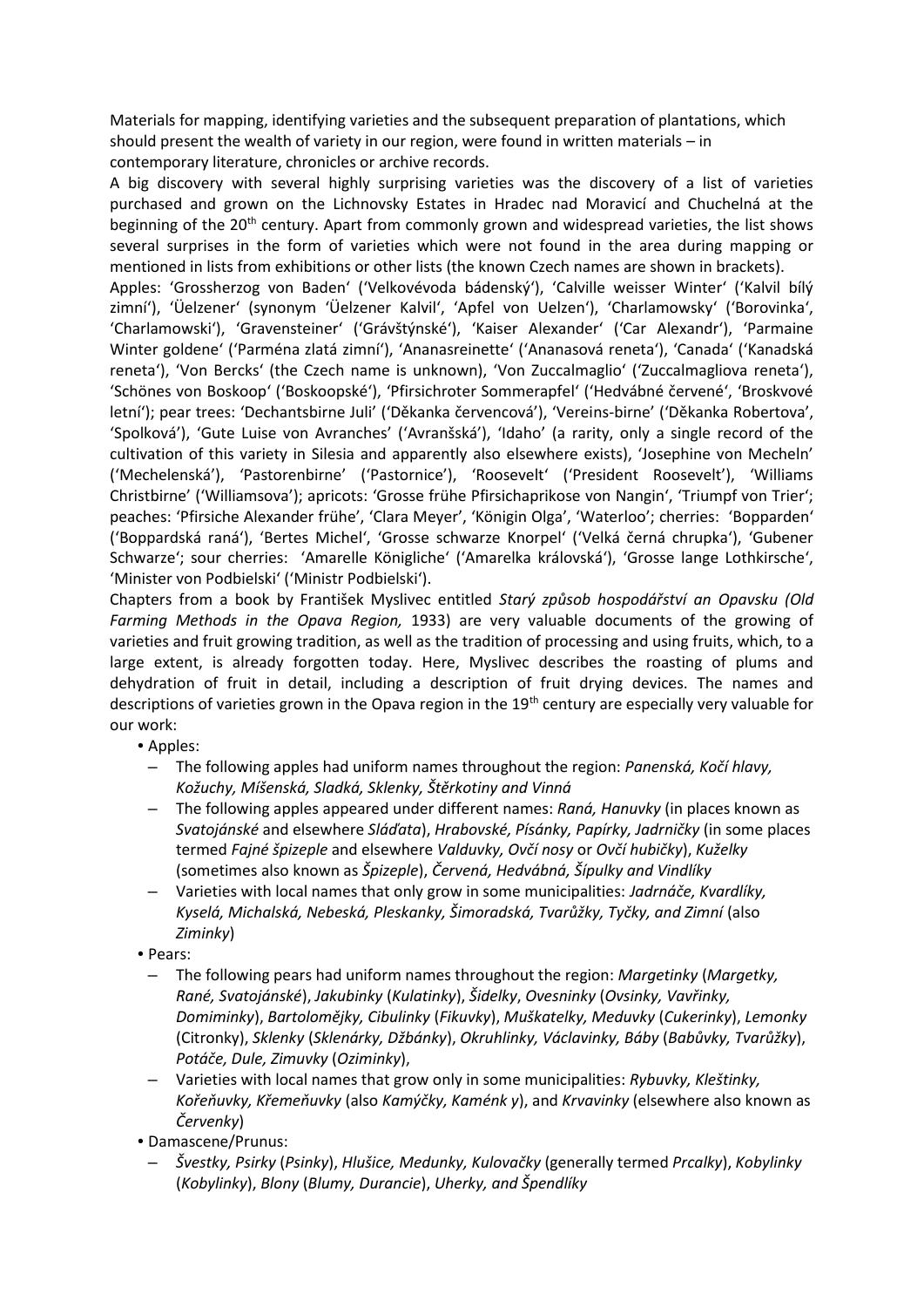Some of the mentioned varieties were still being grown in the mid-20th century, which is proven by some records and interviews. Myslivec's publication helped significantly in the identification of regional varieties from the Opava and Hlučín regions – for example, 'Ovčí nosy', 'Kočí hlavy', 'Vinné', 'Jakubinka', 'Margetinka', 'Cukrůvka', 'Okruhlinka', and 'Ovesninka.

The discovery of a manuscript entitled *Silesian Fruit (Slezské ovoce)* in the estate of Josef Vaněk, author of Folk Pomology (Lidové pomologie - 8 volumes were published) was a benefit during the search for Silesian regional varieties. In the unpublished work, the author mentions and specifies detailed pomological descriptions of 181 apple varieties that originated from Silesia.

A no less important document of the growing of varieties may be a record of the assortment of a fruit nursery. A catalogue of a fruit nursery at the manor in Fulnek from 1856 bears witness to the variegated spectrum of fruit varieties grown in mid-19<sup>th</sup> century. The selection of offered varieties of major fruit species is admirable: 242 apple tree varieties, 178 pear tree varieties, 72 cherry tree varieties, 47 sour-cherry tree varieties and dozens of other fruit varieties. Although this nursery was geographically based in Moravia, not far from the boundary with Silesia, the brisk export of saplings has been corroborated and, therefore, the presence of the trees in the Silesian villages and the towns to which the saplings were delivered according to the documented orders has also been proven.

References in literature and chronicles related to natural events, for example, the harsh winter of 1929 when many trees were frozen, are also worth mentioning. On this occasion, authors stated the varieties which were afflicted by this event, or conversely, those that survived the bitter frost without any major problems. This finding is also highly valuable for mappers and during planting in relation to the sphere of interest.

Recent history in the used sources presents lists of varieties from exhibitions, which were created by the organisers – members of the basic organisation of the Czech Gardening Association on the basis of pomological identification from regional pomologists. In the case of the Opava and Hlučín regions, this concerned the pomologist Zika, who, for several decades, identified exhibited varieties and was also party to the compilation of lists of varieties recommended for planting in the avenues and gardens in the mid-1950s.

Texts or lists of varieties that originate from the border areas of modern day Poland, earlier Germany and prior to that Prussia, to which the Czech frontier was connected either in terms of trade, nationality and language (Sudetenland) or administratively (the Hlučín Region in the periods from 1742 to 1920, 1923, or 1938 to 1945) may also be of help. In this regard, it is necessary to mention the Royal Pomology Institute of Proskau, Germany, with its rich collections and campaigns in support of fruit growing in the region, where the mentioned Hlučín region fell under the Ratiboř Area.

### **Mapping**

A great benefit and motivation for us were the results of the many years of activity in the White Carpathians and practical experience of the local participants. Thanks to several smaller and larger projects, in the period from 2010 to 2016, we successfully performed our activities in the territory of the former districts of Opava, Bruntál and Jeseník. In the case of the first two named, to a large extent, activities concerned detailed mapping, which was done repeatedly.

- the selection of a mapping area/locality and performance of the necessary preparations
	- o materials for mapping, GPS
	- o other information inputs (interviews, study of historical maps, documents, etc.)
- mapping in the terrain and recording of data on cards, point surveying, procurement of photo documentation, etc.;
- input of data into the database on the website

In the first years of mapping (2010-2014), our mapping method was not uniform in character, and for the purpose of different requirements we tried several mapping and recording methods – database and text description of the samples found. Over the last 5 years, we have been using the method of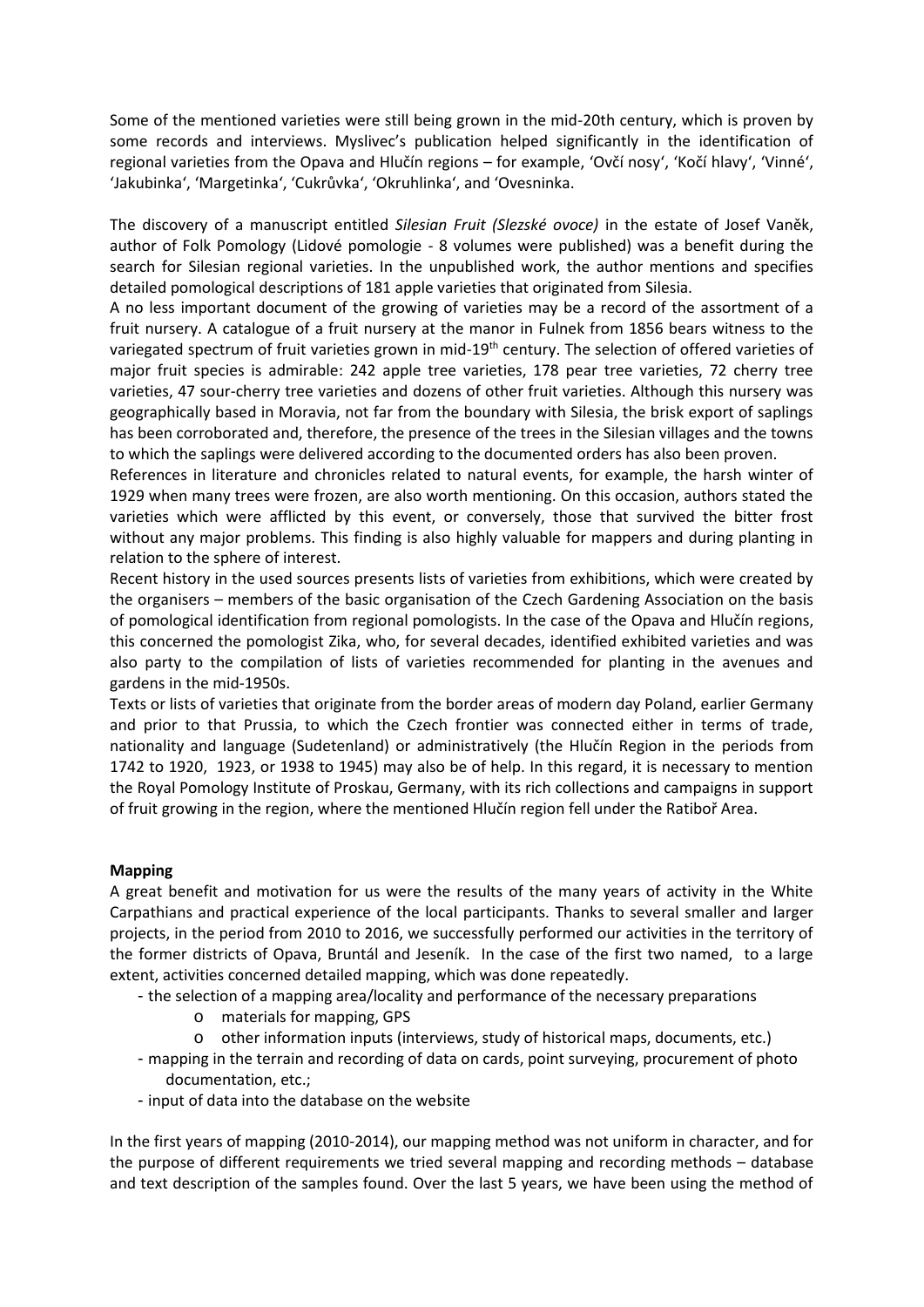landscape mapping and marking of fruit trees, and recording these in the database and geographical information system, which was prepared for the ČSOP by Martin Lípa of the Meluzína Ecological Centre – Regional Centre of the Brontosaurus Association. In compliance with our goals, the aims of the methodology are as follows:

- 1. Search for varieties for preservation in gene pool areas
- 2. Search for trees in good condition for production of quality fruit
- 3. Search for trees, avenues and orchards as biotopes of interesting preservation species
- 4. Systematic mapping of the charted territory

Priority varieties or the local assortment, its protection at the site and subsequent transfer to gene pool areas are at the core of interest. In the case of the specialised and acceptable assortments, this concerns recording trees from which grafts have been obtained for gene pool areas in the past, and the creation of a database of trees for the collection of pomological samples for exhibitions and degustations, for grafting, and, last but not least, for obtaining documentation.

To commence mapping in compliance with the mentioned methodology, we require completion of training and the allocation of a mapping district, which is a code to which the serial number of a tree is added during registration in the database.

## *Field Work*

The main activity of the mapper understandably takes place in the field, where the following tasks are performed:

- 1. Tree survey during the tree survey, a unique code is allocated species, mapping district, tree serial number in the district;  $J =$  apple,  $H =$  pear,  $T =$  cherry,  $V =$  sour cherry,
- 2. Marking of a tree numbering according to the numerical series of the species in the given district is done using colours; it is also possible to use metallic labels or other methods
- 3. Recording of the characteristics of the tree measurement of the stem circumference at a height of about 120-150 cm; evaluation of the viability of the tree (damage, vitality, affliction, etc.), potential risk of felling; notes to facilitate identification of the tree on site (habitus, polykormon, large cavity)
- 4. Pomological sampling and description 6-11 fruits of typical shape, size and colour from one tree, wrapping in a paper bag and marking the sample with a code

## *Processing of Field Data*

- 1. Export of data from a GPS device creation of a file for the submission of results
- 2. Entry of data into a spreadsheet file each mapped fruit species is entered in a separate file:
	- Basic identification of the tree  $-$  species
	- **Variety**
	- Tree description stem circumference approx. 120-150 cm; tree condition; hazardous elements in the vicinity of the tree; main reason for introduction to the database; photo documentation of the tree
	- Fruit description name of the variety, which is suggested by the mapper; reason for entry into the database; photo documentation of the fruits
	- Identification of the mapper and project
	- Statements of pomologists
	- Notes
- 3. Photo documentation of the fruits

The results of mapping of old and regional varieties in written records document the presence of several hundreds of old and regional varieties in Silesia. Subsequent lists contain the recorded species found in the regions of Opava, Hlučín, Bruntál, Krnov, Jesenik in the Beskyds and Těšín during mapping in the period from 2010 to 2016, the varieties recorded at exhibitions in the Opava and Hlučín regions (identified by the pomologist Zika) and varieties grown in the Těšín region, recorded by the fruit-grower Kajfoš.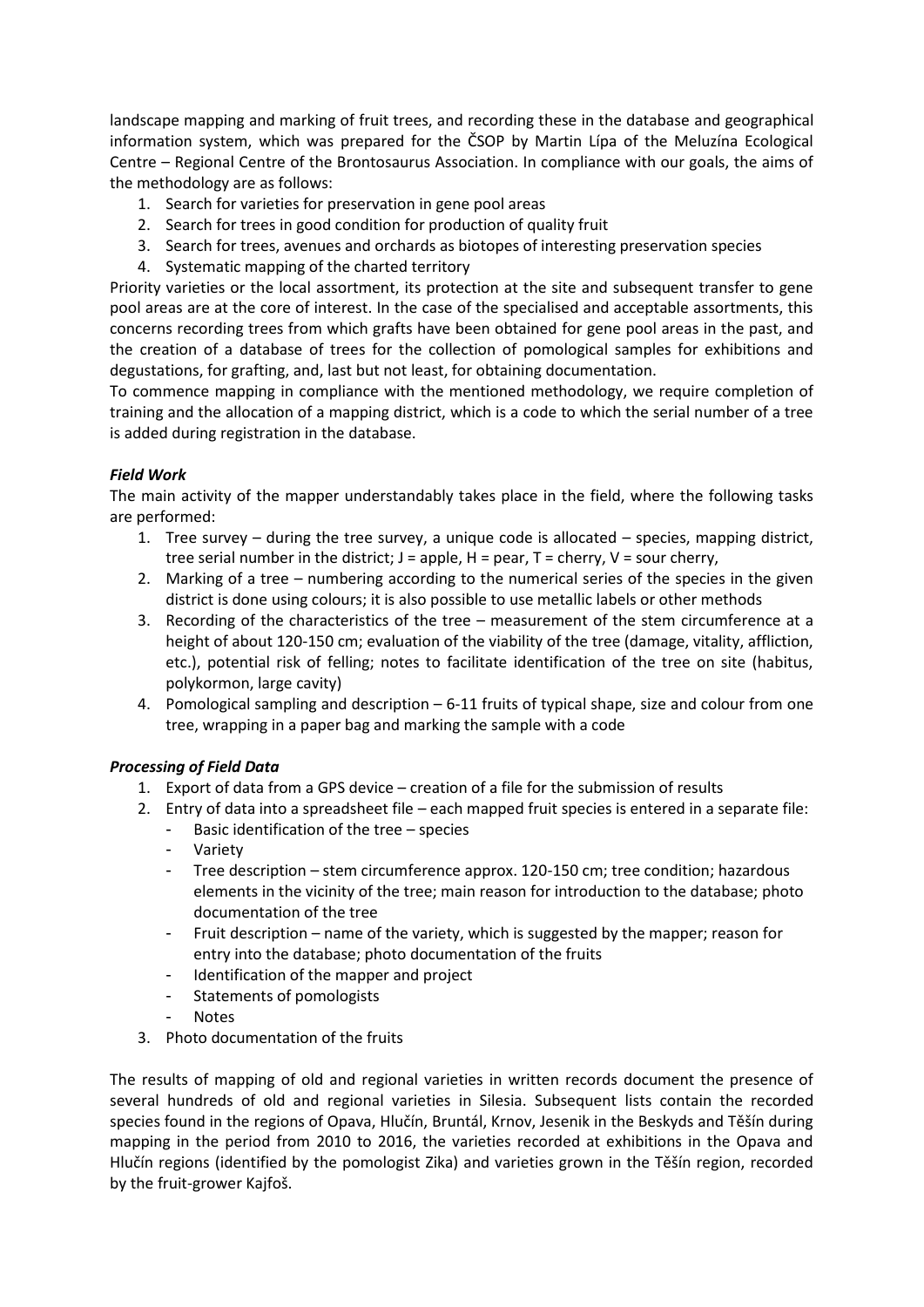Some of the regional varieties once grew across the entire Hlučín region, which is supported by the memories of witnesses from several villages, others were only present in a few localities in a single municipality and exhaustively also fulfilled the function of local varieties. Sometimes, their grafts also travelled beyond the boundary of the municipality. Among the spreaders of fruit growing and successful grafters, just like in other areas, were mainly pastors, teachers, mayors, and also modern settlers and farmers.

These lists, which also show unidentified varieties under their working names, are a basis for the next step in the preservation of old and regional varieties.

**Apple trees – old varieties:** 'Aderslebenský kalvil', 'Albrechtovo', 'Alžbětino', 'Ananasová reneta', 'Astrachán bílý', 'Astrachán červený', 'Aurora', 'Banánové zimní', 'Bancroft', 'Batul', 'Baumannova reneta', 'Berlepschova reneta', 'Bernské růžové', 'Bismarkovo', 'Bisterfeldská reneta ', 'Black Ben', 'Bláhovo libovické', 'Bláhovo oranžové', 'Bláhův poklad', 'Blenheimská reneta','Boikovo', 'Boikovo obrovské', 'Boschovo', 'Boskoopské', 'Boskoopské červené', 'Breuhahnovo', 'Car Alexandr', 'Citrónové zimní', 'Cornwalské hřebíčkové', 'Coulonova reneta', 'Coxova reneta', 'Croncelské', 'Červené tvrdé', 'Červený hranáč', 'Český hranáč', 'Čistecké lahůdkové', 'Deanovo', 'Delicious červený', 'Delicious zlatý', 'Eduard VII.', 'Eiserovo', 'Ellisonova reneta', 'Ervin Baur', 'Evino', 'Fiesserovo', 'Francouzská reneta', 'Gascoigneho šarlatové', 'Gdánský hranáč', 'Gloria mundi', 'Grahamovo', 'Grávštýnské', 'Gustavovo trvanlivé', 'Hagloe crab', 'Hájkova muškátová reneta', 'Hammersteinovo', 'Harbertova reneta', 'Hedvábné červené', 'Herrenhutské', 'Heusgenova zlatá reneta', 'Hladíkovo přeúrodné', 'Honťanské', 'Hrabůvka skalická', 'Hvězdnatá reneta', 'Charlamowski', 'Cherry Cox', 'Jadernička moravská', 'James Grieve', 'Jeptiška', 'Jonathan', 'Kalvil bílý zimní', 'Kalvil červený podzimní', 'Kanadská reneta', 'Kardinál žíhaný', 'Kasselská reneta', 'Knížecí zelené', 'Kosztela', 'Košíkové', 'Kožená reneta podzimní', 'Kožená reneta zimní', 'Královnino', 'Krásné z Gentu', 'Krasokvět žlutý', 'Landsberská reneta', 'Lašské', 'Laxtons Superb', 'Lebelovo', 'Libinské', 'Lohák', 'Londýnské', 'Lord Derby', 'Lord Lambourne', 'Lutyšský libernáč', 'Major', 'Malinové holovouské', 'Malinové hornokrajské', 'Malinové Vrchlického', 'Matčino', 'Mc Intosh', 'Míšeňské', 'Mohringenské', 'Multhauptova reneta', 'Muškátová reneta', 'Muškátové', 'Nathusiovo holubí', 'Nordhausenské', 'Ochranovské', 'Oldenburgovo', 'Ontario', 'Otcovo', 'Panenské české', 'Parkerovo', 'Parména letní', 'Parména šarlatová', 'Parména zlatá zimní', 'Pasecké vinné', 'Pašíkovo', 'Pienkná z Rept', 'Pottovo', 'Průsvitné letní', 'Red Rome Beauty', 'Red Spur', 'Rederova reneta', 'Ribstonské', 'Richardovo žluté', 'Rozmarýnové', 'Řehtáč soudkovitý', 'Schmidtbergerovo', 'Signe Tillisch', 'Sikulské', 'Slezský špičák', 'Smiřické vzácné', 'Solivarské ušlechtilé', 'Starking', 'Starkinson',

'Strýmka', 'Studničné', 'Sudetská reneta', 'Šampaňská reneta', 'Švýcarské oranžové', 'Trevírské červené', 'Ušlechtilé žluté', 'Velkovévoda badenský', 'Viktorie raná', 'Vilémovo', 'Virginské růžové' 'Wagenerovo', 'Watervlietské mramorované', 'Wealthy', 'Wessenerovo', 'Zázvorové','Zlatá reneta' 'Zuccalmagliova reneta', 'Zvonkové'

**Apple trees – regional varieties:** 'Kočí pala', 'Kubík', 'Kuželek', 'Mizaura', 'Ovčí nosy' ('Šafnaza'), 'Panenka', 'Vinné', 'Vínovka', 'Žimové'

**Apple trees – unidentified varieties (working names):** *Bílé sládě z Meziny, Červené sládě z Meziny, Fialové z Rudy, Fialové z Rudy, Letní jablko ze Slezské Harty, Mošťák ze Slezské Harty, Neurčeno ze Sudic, Prastará jabloň z Dobřečova, Sládě z Hati, Sládě z Markvartovic, Sládě z Norberčan, Štrůdlák z Bolatic, Zárostopka z Bílčic, Zárostopka z Jiříkova*, etc.

**Pear trees – old varieties:** 'Amalinská máslovka', 'Ananaska česká', 'Avranšská', 'Boscova lahvice', 'Clappova máslovka', 'Červencová', 'Děkanka Robertova', 'Děkanka zimní', 'Dielova máslovka', 'Drouardova', 'Dvorní máslovka', 'Esperenova máslovka', 'Fulvie', 'Generál Le Clerc', 'Grosdemange', 'Gyotova', 'Hájenka', 'Hardyho máslovka', 'Charneuská', 'Jakubka česká', 'Jeanne D' Arc', 'Kolmarská zlatá', 'Konference', 'Kongresovka', 'Kozačka tuttgartská', 'Krvavka veliká', 'Křivice', 'Le Brunova',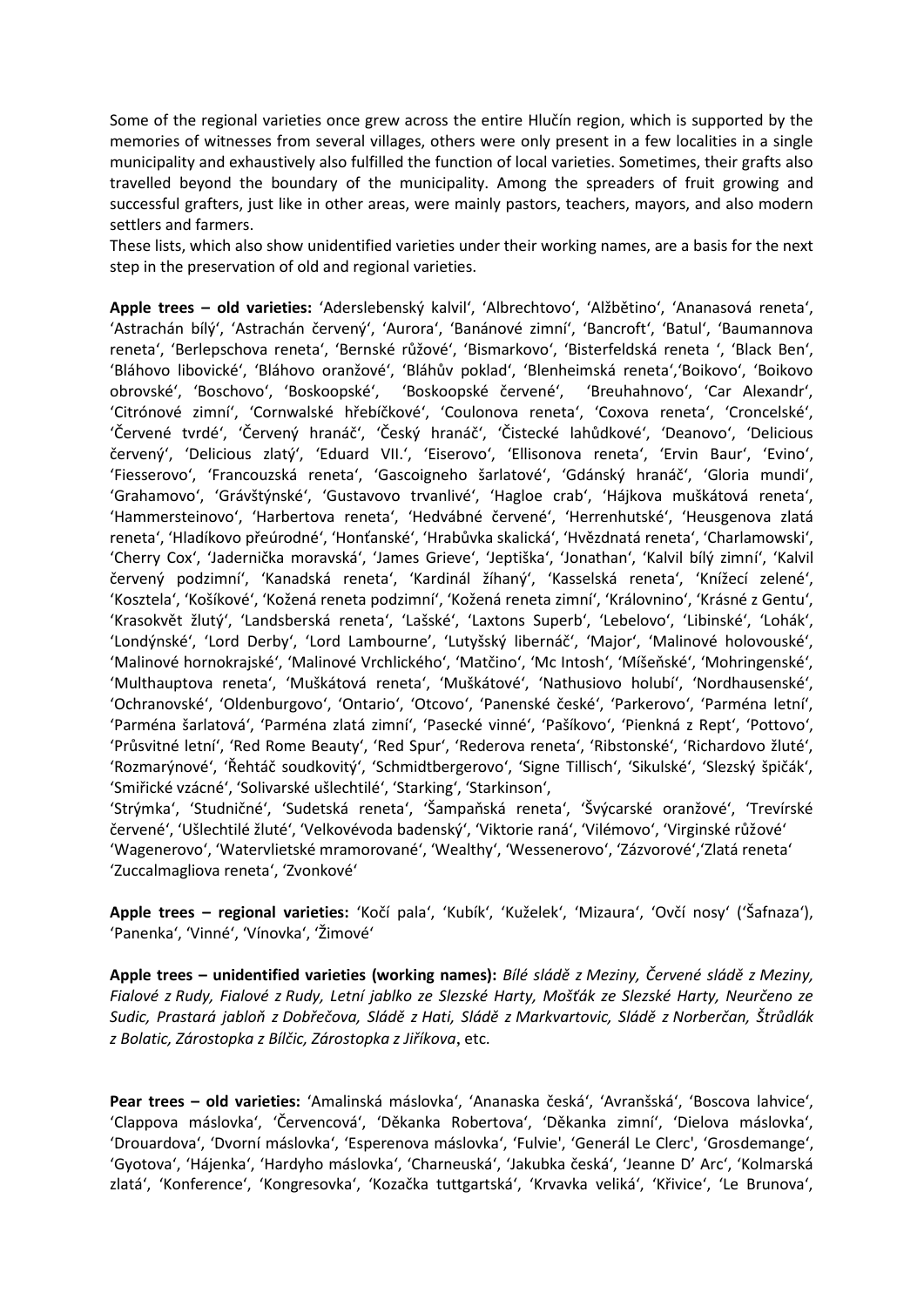'Lepinova', 'Lucasova', 'Madame Verté', 'Magdalenka', 'Marrilatova', 'Mechelenská', 'Merodova máslovka', 'Ministr doktor Lucius', 'Mollebusch', 'Nagevicova', 'Neliska zimní', 'Německá národní bergamotka', 'Oliver de Serres', 'Pařížanka', 'Pastornice', 'Pchavka', 'Pitmastonská', 'President Mas', 'Pstružka', 'Rooseveltova', 'Salisburyho', 'Sixova máslovka', 'Solanka', 'Sterkmanova', 'Šedá letní' ('Špinka'), 'Šedá zimní', 'Thiriotova', 'Tongréská', 'Vévodkyně Eliška', 'Viennská', 'Williamsova čáslavka', 'Windsorská', 'Würtenberská'

**Pear trees – regional varieties:** 'Anička', 'Cibule', 'Cukrůvka', 'Jakubinka' (I. a II. typ), 'Krvavka ze Lhoty', 'Margetinka', 'Meduňka', 'Okruhlinka', 'Ovesninka', 'Plaskarka', 'Žňuvka'

**Pear trees – unspecified varieties (working names):** *Čertí hruška, Hnilička z Jiříkova, Hnilička z Kněžpole, Hnilička z Krásné, Hnilička z Křížova, Hnilička z Leskovce, Hnilička z Lojkaščanky, Hnilička z Morávky, Hnilička z Píště, Hnilička z Razové, Hnilička z Roudna, Hnilička z Roudna II, Hnilička z Těchanova, Hnilička ze Starých Heřminov I, Hnilička ze Starých Heřminov II, Hnilička ze Strahovic, Jaškova, Letní hnilička z Markvartovic (Dědek a Babka), Letní hnilička ze Starých Heřminov, Letní hrušeň z Dolního Benešova, Letní hrušeň z Horního Benešova, Neurčeno Burkvíz I-IV, Podzimní hrušeň z Darkovic, Podzimní hrušeň z Dolní Lhoty, Podzimní hrušeň z Dolního Benešova* and others

**Prunus – old varieties:** 'Althanova rengloda', 'Anna spät', 'Bühlská', 'Černošická', 'Durancie', 'Hamanova', 'Chrudimská', 'Kirkeho', 'Královna Viktorie', 'Malvazinka', 'Mirabelka flottowa', 'Mirabelka nancyská', 'Ontario', 'Oulinská', 'Stanley', 'Švestka domácí', 'Vlaška', 'Wangenheimova švestka', 'Wazonova', 'Zelená rengloda', 'Žlutý špendlík'

**Prunus – unspecified varieties (working names):** *Kulovačka z Kašnice, Kulovačka z Krásné, Kulovačka z Roudna, Medovka, Farská z Oldřišova*

**Cherries and sour cherries – old species:** 'Amarelka královská', 'Burlat', 'Germersdorfská', 'Hedelfingská', 'Karešova', 'Kaštánka', 'Královna Hortensie', 'Moreau', 'Morela pozdní', 'Morellenfeuer', 'Mšenská jánovka', 'Napoleonova chrupka', 'Ostheimská', 'Pivovka', 'Podbielského', 'Rychlice německá', 'Sladkovišeň raná', 'Thurn Taxis', 'Troprichterova', 'Uherka veliká', 'Vackova', 'Van', 'Velká černá chrupka', 'Vlkova'

#### **Establishment of Gene Pool Areas**

Since only the last specimens of the vast majority of surviving old and regional varieties are present in the Silesian landscape, and these are often very old, dry or broken trees, the method of preservation of the genetic resources in demonstration gene pool orchards at the sites where they were initially grown has been chosen. The gene pool is a reservoir of capabilities fixed in living individuals, of which each individual, each plant or animal carries original properties that are unrepeatable.

When creating the concept of preservation of varieties in individual orchards, the major aspect was current (mapping) and previous (records of presence in the past) presence of varieties in the given area. The individual gene pool orchards, which we have created in previous years, thus take into consideration the presence of varieties in the region or micro region in which they are found: Opava – Lhota u Háje in Silesia, Oldřišov; Hlučín – Vřesina, Oldřišov; Bruntál (Nízký Jeseník) – Razová.

In compliance with the methodology for preservation of old and regional varieties and the establishment of gene pool areas, the biggest space is dedicated to varieties found in the research assortment – regional and local varieties that in terms of preservation require planting of at least two pieces as well as priority and specialised assortment varieties. Since this concerns a demonstration of the gene pool of the given area, the collections, to a lesser extent, also include acceptable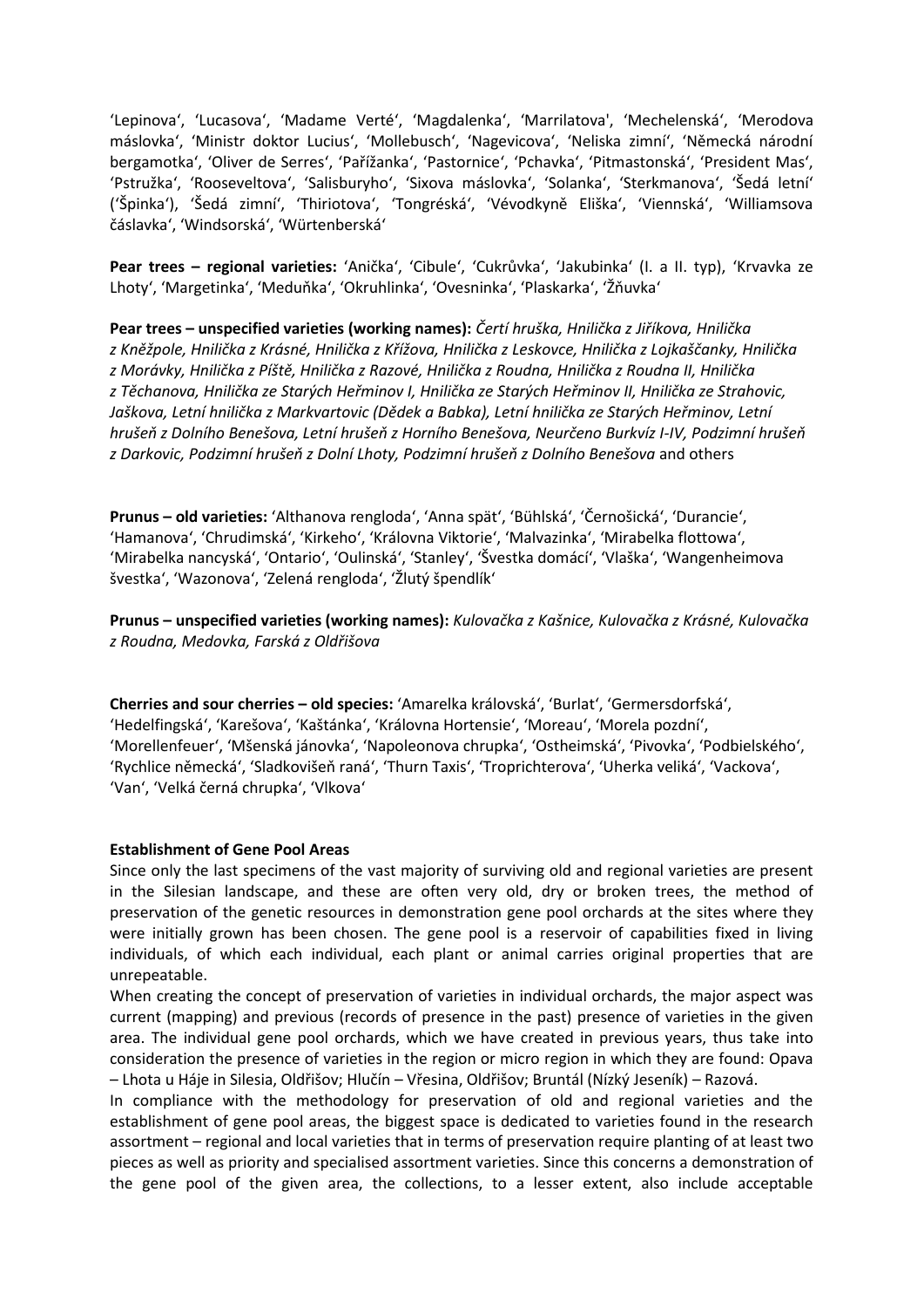assortment varieties which were abundantly grown in the past and were supplied to growers by the fruit nurseries.

An exception from this concept are the gene pool orchards in Lhotka u Litultovic, where for the reason of urgent need of preservation, cherry varieties have been selected from the entire territory of the Czech Republic. The varieties in this orchard particularly belong to the priority and specialised assortment, with a small portion also belonging to the acceptable and research assortment.

In Silesia, we currently have 6 gene pool areas that we have established and maintain (status in spring 2017):

**Gene pool orchard of the Opava region in Lhota u Háje in Silesia (photo 1)** – 28 apple and pear trees – selection of old and regional varieties grown in the Opava region in the past. The orchard was established in 2012 on the premises of Mlýn u vodníka Slámy, an integral part of which is an educational trail.

**Gene pool of the orchards of Lower Jeseník in Razová** – 74 apple, pear, Rowan, prunus, cherry and sour-cherry trees – selection of old and regional varieties grown in the past in the Bruntál and Rýmařov regions. The orchard was established in 2013 and includes an educational trail.

**Gene pool of the orchards of the Opava and Hlučín regions – Nurseries in Oldřišov** – 48 apple, sorbus and prunus trees – selection of old and regional varieties grown in the past in the Opava and Hlučín regions. The orchard was established in 2012 and is used to teach pupils of the Oldřišov Primary School.

**Gene pool of the orchards of the Hlučín region in Vřesin (Photo 2)** – 118 apple, sorbus and prunus trees – selection of old and regional varieties grown in the past in the Hlučín region. The orchard was established in 2013 and planting has continued in subsequent years. There are 14 vacant positions.

**Gene pool of fruit tree orchards in Lhotka u Litultovic** – 31 cherry trees – old and regional varieties grown in the Czech Republic (one of the few collections of cherry varieties in our country). The orchard was established in 2016 and has 30 vacant positions in which old cherry and prunus varieties shall be grown in coming years.

In the case of the gene pool areas planted to date, this concerns land owned by municipalities (in the cases of Vřesina and Lhotka u Litultovic) and privately owned (in the cases of Lhota and Razová). In autumn 2017, it is planned to plant cherries in the orchard in Lhotka u Litultovic as well as to establish a 2<sup>nd</sup> Gene Pool Fruit Tree Orchard in the Hlučín region on the grassland of the Municipality of Bolatice.

Planting was carried out according to nature and landscape care standards issued by the Nature and Landscape Protection Agency SPPK C02 003:2016 Planting of Fruit Trees in the Agricultural Landscape. The character of the plantation corresponds to the traditional extensive orchards with rectangular spacing, lines with a spacing of 7-9 m, tree spacing in lines of 6-12 m according to the species (shorter distances apply to prunus and longer distances to pome and cherry trees). Of course, it also depends on the character and conditions of the area as well as the method of care (size of machinery). Standard and half-standard fruit trees were planted with priority, but often also semi dwarf and spikes since it was not possible to find the required material. In subsequent years, these trees were pruned and shaped into standard trees, or in the case of some prunus trees, into the half standard tree shape. In the gene pool in Vřesin, we largely used rootstock, which we planted in vacant positions. In subsequent years after planting, we grafted the crown with the selected varieties found. Thanks to adequate fence protection, the grafting was highly successful. In subsequent years, we shall continue with this practice which allows for highly flexible preservation of varieties. After successfully planting trees, it is necessary to provide firm support and good protection – in practice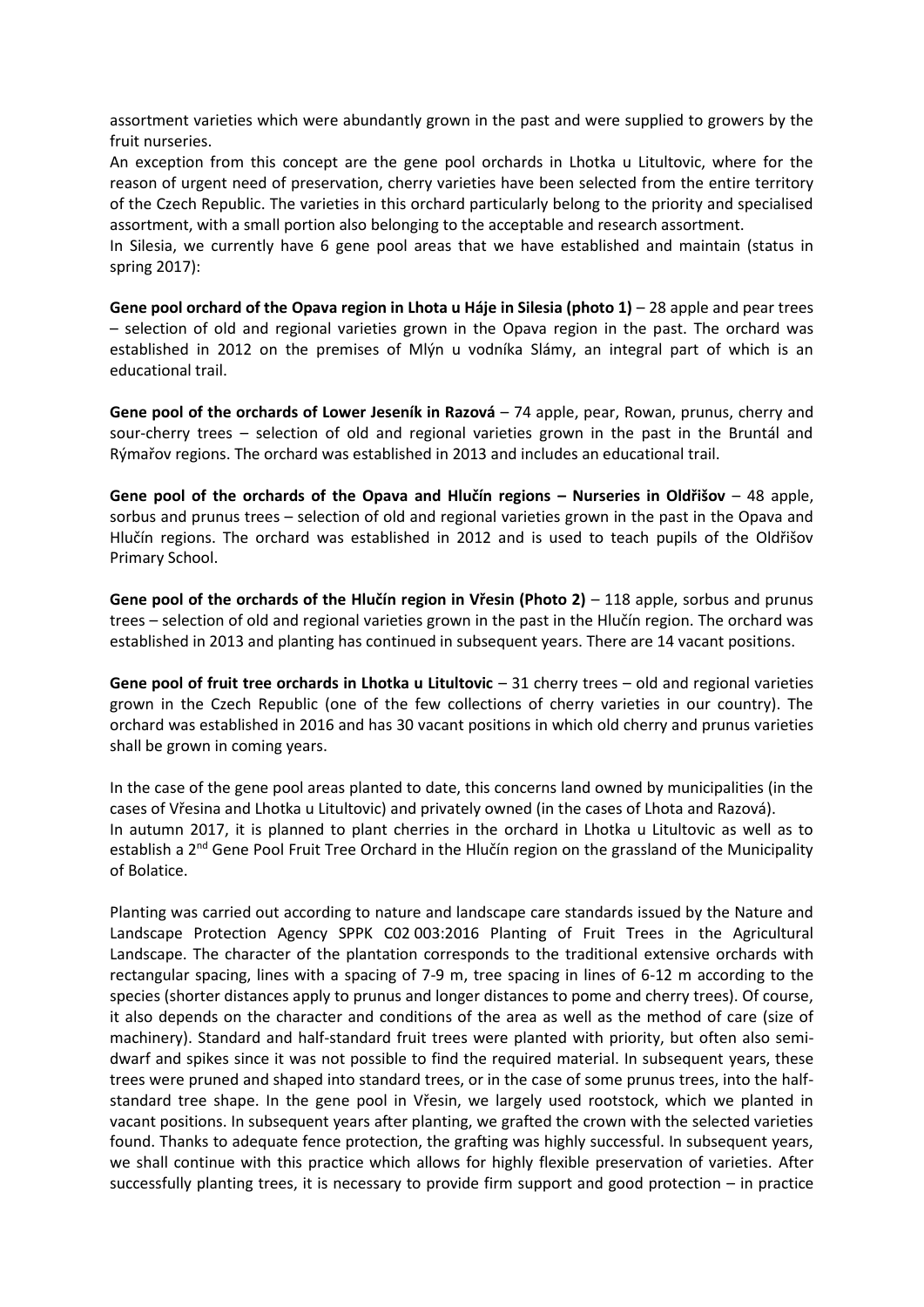1-3 milled stakes (minimum thickness 6 cm, 250 cm tall, at best with a burnt underground part) and guards from rabbit fencing (tube of size 120-150 cm) have sufficed.

These plantations are being taken care of by the Basic Organisation of the Czech Union for Nature Conservation in Levrekův ostrov, which annually performs comprehensive maintenance of trees according to nature and landscape care standards issued by the Nature and Landscape Preservation Agency, SPPK C02 005:2016 Fruit Trees Plantation Care. The following work is done during the year:

- Pre-spring training
- Summer pruning, maintenance of the trunks, and removal of needless branches
- Planting of trees or rootstock in free or vacated positions
- Checks, repairs and preparation for the replacement of stakes and protectors, and the loosening of straps
- Grafting of the rootstock crown
- Re-grafting of varieties, which have been re-identified and found to be in duplicity
- Irrigation
- Grass mowing

At currently planted sites, which are however not always ideal for growing fruit trees, there has been minimum failure of trees.

In parallel with care for the trees, pomological identification is carried out annually with respect to those varieties which are grafted in plantations, but which are in the group of unspecified varieties or whose accuracy of their past identification is doubtful, and which are therefore reviewed. It is clear that this is a long-term process from cases where re-categorisation is done several years after planting.

Besides retention of the initial gene pool, these activities are also targeted at fruit growing education. The planted areas are used for teaching pruning and care for fruit trees. It is also for this reason that we place great emphasis on correct administration of care in these areas. The gene pool orchard in Oldřišov has long served for the education of students – within the scope of mathematics, they have learnt how to measure the spacing of the plantings, how to correctly plant a tree, practice pruning and grafting, distribute birdhouses, rake grass, and flower strips are sown in the intermediate rows on which observations are made within the framework of natural history.

### *Evidence of a Gene Pool Area*

For inclusion in a gene pool, areas entered in the national database administered by the ČSOP (the Basic Organisation of ČSOP Meluzína), it is necessary to take inventory according to the applicable methodology issued by the Meluzína Ecology Centre – Regional Centre of the Brontosaurus Association (author - Ing. Martin Lípa). For this purpose, a component of the plantations in some gene pool orchards, or in subsequent years also in the case of other orchards, inventory shall be taken of gene pool areas and positions according to the methodology of the ČSOP (Inventory of gene pool areas and positions with the support of the National Programme of the Czech Union for Nature Conservation (ČSOP) Protection of Biodiversity).

The methodology comprehends an inventory in two steps/parts as evidence of gene pool areas and evidence of the positions in the gene pool areas.

Records of gene pool areas concentrate data on administration, property rights and ecological relationships of these areas.

- 1. Field work
	- Focus on the district of the gene pool area GPS breaking points and entrance to the area are stored in gpx. format
- 2. Processing of Field Data
	- Identification of the area administrator name of the organisation, which administers the area, its address, responsible person, e-mail address and telephone number
	- General and geographical character of the area official name of the area which should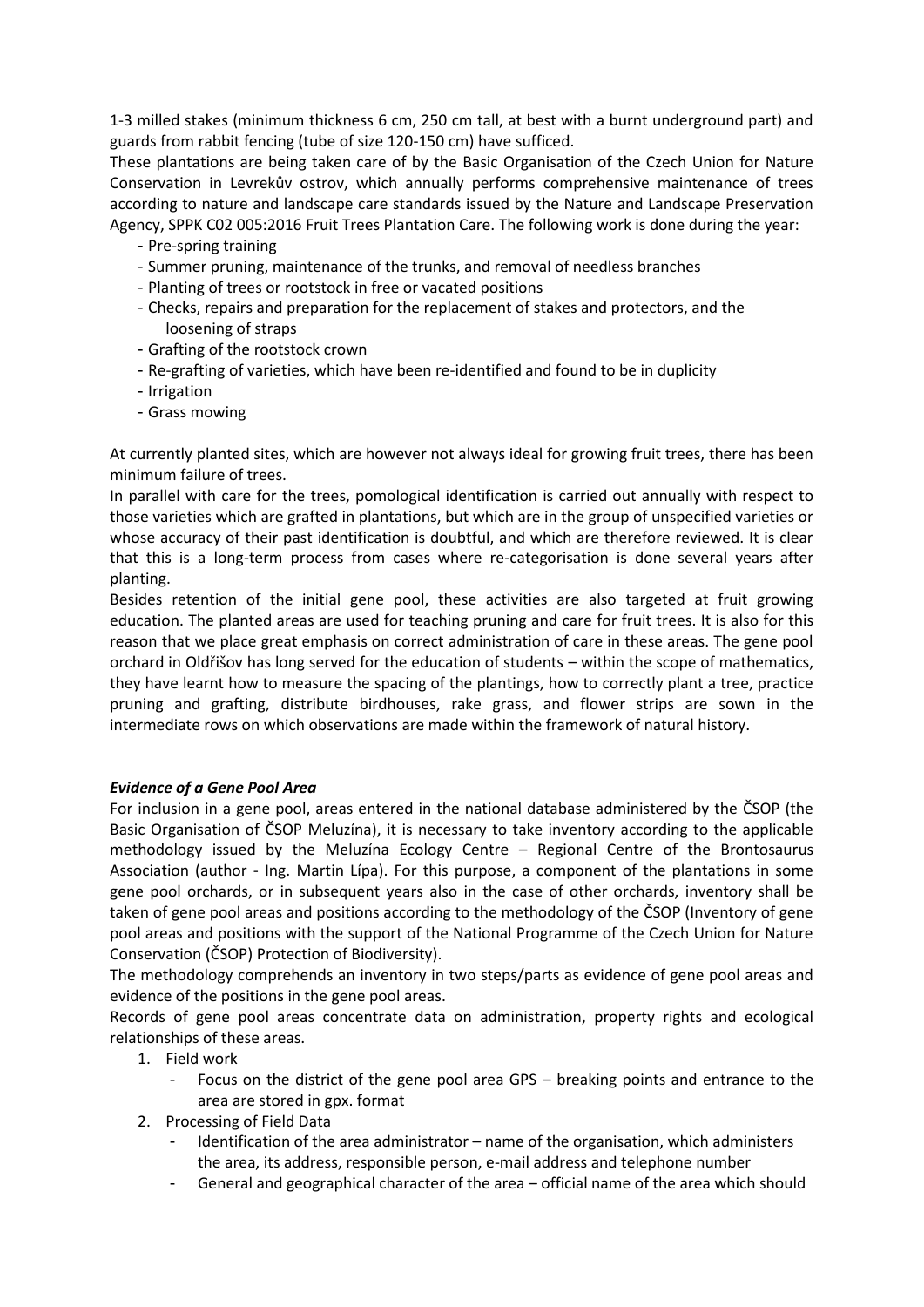be used, total number of positions in the gene pool area, size in  $m<sup>2</sup>$  and GPS co-ordinates of the entrance

- Description of the ecological conditions data on soil-forming rocks on the land; number of the pedo-ecological units (BPEJ)
- Orientation in the correct location of the area municipality with extended authority, region, name and number of the cadastral area, number of the land plot of the gene pool area
- Property and administrative description business names or names of the land owners
- Photo documentation of the area and its development
- Protection values name of the land association; category of protected land to which the area belongs, name of the protected area; names of documented, particularly protected, flora and fauna species

After completion, the professional guarantor processes the evidence and checks the correctness of the data.

The methodology for recording the positions within the scope of one gene pool stipulates a unique and continuous numerical series, whereby the position may be occupied or vacant.

- 1) Field work
	- Marking of saplings with positions using colours according to which they shall be entered into the records, acquisition of GPS co-ordinates
	- Surveying of all positions in the orchard
	- Storage in gpx. format and subsequent completion of an xls. spreadsheet in which information is added to each position
- 2) Processing of field data
	- Position number according to GPS co-ordinates
	- Designation of the species, variety and their sources species (J, H, T, V, S); vacant position (1); rootstock; name of the variety or working title – numerical code, working title; source of grafting material (link to the mapping database or nursery name), detailed characteristics, GPS co-ordinates of the parent tree
	- Description of the condition of the tree present in a position year in which the tree was planted; re-grafting data, trunk-forming variety, rootstock; condition (young, fruitful, dead, empty, cancelled, rootstock); parent tree for off-take of grafts under the supervision of the Central Institute for Supervising and Testing in Agriculture (ÚKZÚZ)
	- Planning of further proceedings for the position target state variety, re-grafting...
	- Photo documentation of the fruits
	- Photo documentation of the trees
	- Statements of pomologists checks of the authenticity of the varieties, re-identification

Completed tables are sent to the guarantor, who is responsible for checking and supplementing the database as well as its publishing in the national database at the website.

### **Bibliography**

Dohnálek, F. (1939) *Ovocný strom a jeho pěstění.* Zemědělské knihkupectví A. Neubert, Praha. Kamenický, K.; Kohout, K. (1957) *Atlas tržních odrůd ovoce*. SZN, Praha. Lokoč, R. (2015): *V zahradě, na sadě*. Sdružení obcí Hlučínska, Hlučín, 100 stran, ISBN 978-80-260- 7878-4.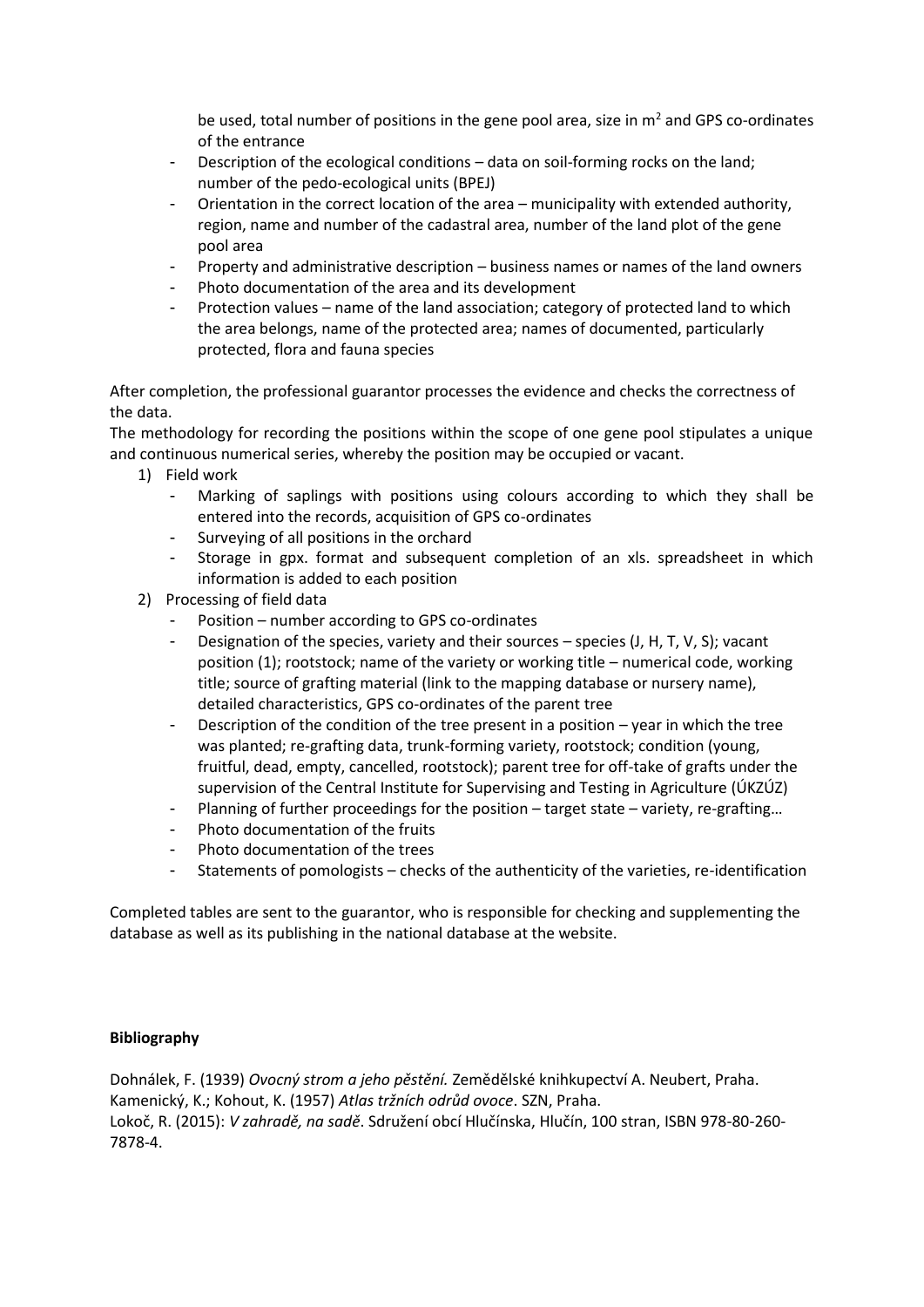Lokoč, R.; Dovala, O.; Chroust, P.; Přasličák, M. (2011): *Ovoce Opavska, Krnovska a Osoblažska*. Místní akční skupina Opavsko, Místní akční skupina Rozvoj Krnovska, Opava, 92 stran, ISBN 978-80-254- 5803-7.

Lokoč, R.; Škarková, P.; Chroust, P. (eds.) (2012): *Sedm tváří ovocnářství.* Místní akční skupina Nízký Jeseník, Bruntál, 136 stran, ISBN 978-80-260-1921-3.

Myslivec, F. (1933): *Starý způsob hospodářství na Opavsku.* Československé zemědělské museum v Praze, Opava.

Tetera, V. a kol. (2006): *Ovoce Bílých Karpat.* ZO ČSOP Bílé Karpaty, Veselí nad Moravou, ISBN 80- 903444-5-3.

## **Summary of Content:**

**Preservation of old and regional varieties in Silesia**

**Firstly, the preservation of old and regional varieties is important to pomologists, breeders, fruit growers or small-scale growers in the preservation of unique and unmistakable varieties with certain fruit properties. The objective of the project is to map the terrain, to identify the varieties found, to record essential data about the locality using GPS, to create materials for mapping, to process data on the trees, and to plant gene pool orchards at the sites where the trees were initially found. The areas are used for teaching, demonstration of farming in historical periods, and the spectrum of plants which accompanied them.**

**For inclusion in gene pool areas entered into the national database administered by the ČSOP (the Basic Organisation of ČSOP Meluzína), it is necessary to take inventory according to the applicable methodology issued by the Meluzína Ecology Centre – Regional Centre of the Brontosaurus Association.**

**An integral part of the material is also the enumeration or description of selected historical and regional varieties of pome fruits and stone fruits.**

### **Photographs**

### *Photo 1 Lhota.JPG*

The Gene pool orchard of the Opava region in Lhota u Háje in Silesia was established in 2012 on the premises of Mlýn u vodníka Slámy, an integral part of which is an educational trail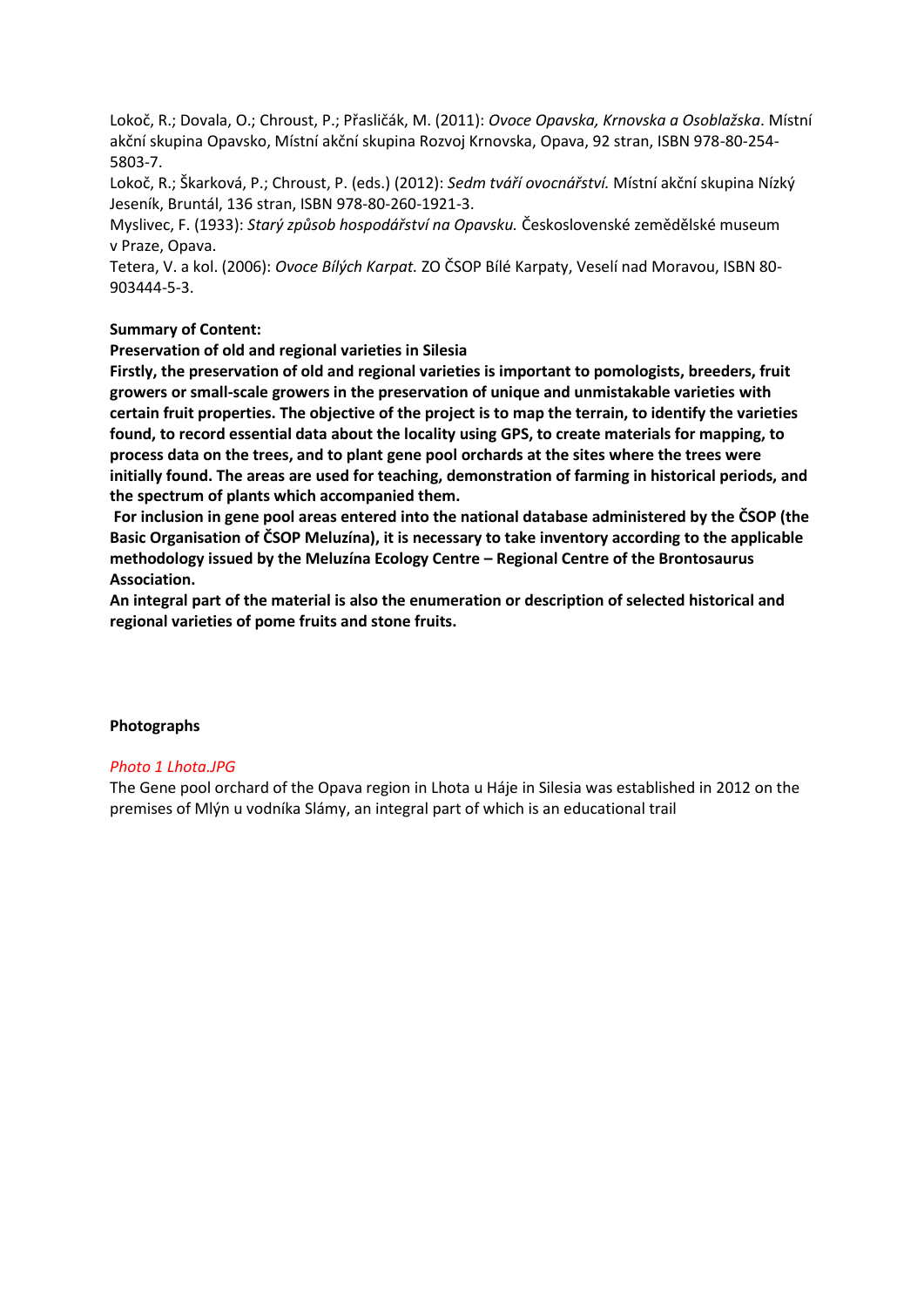

# *Photo 2 Vřesina.JPG*

The gene pool fruit tree orchard of the Hlučín region in Vřesin currently counts 118 apple, pear and plum trees – a selection of old and regional varieties grown in the past in the Hlučín region.



*Photo 3 Pasecké vinné.JPG*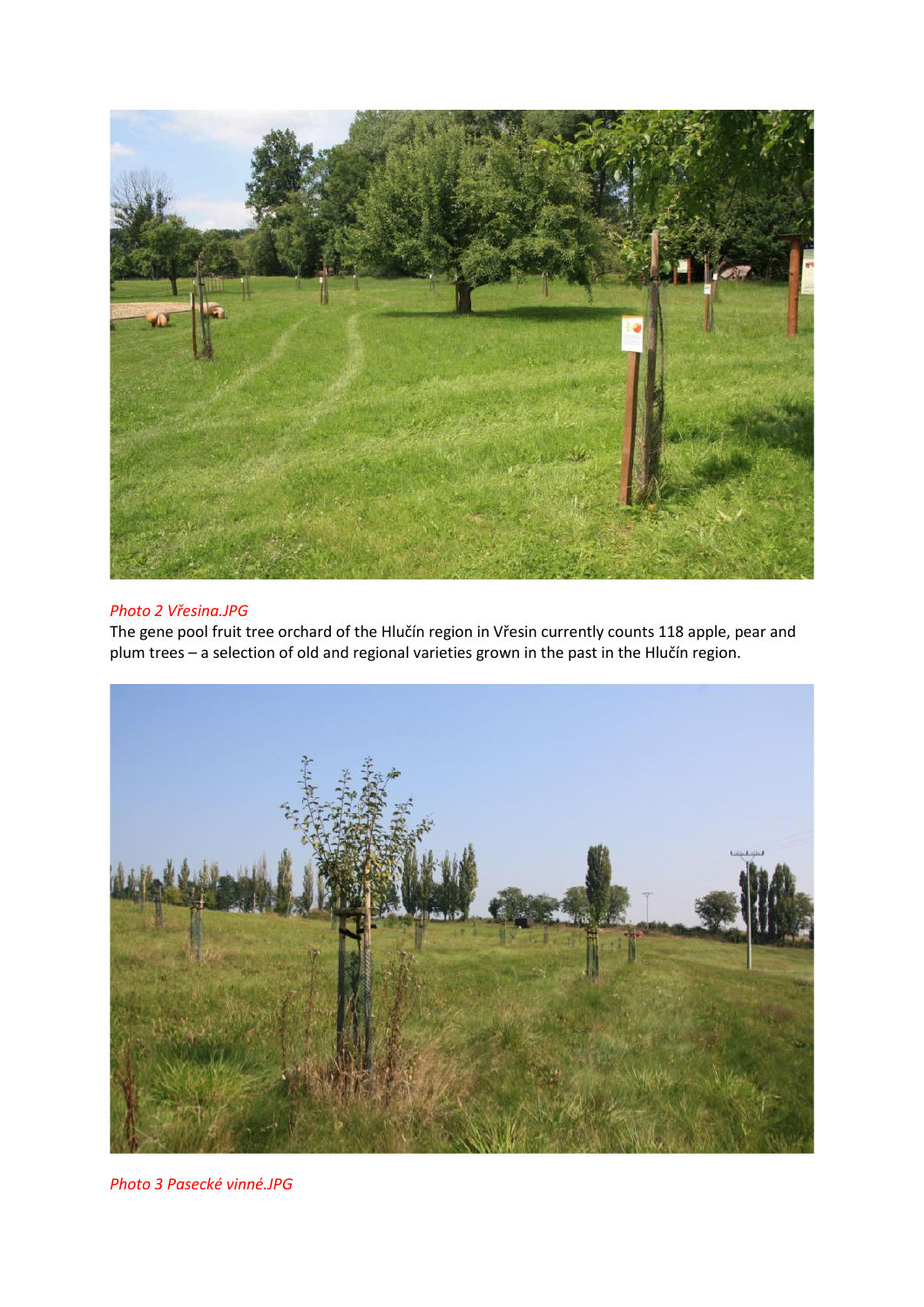Pasecké vinné – a regional winter variety originating from Paseka near Uničov. The variety is mentioned by Dr. František Dohnálek in his book: *Lokální odrůda severovýchodní Moravy / Local variety of North-East Moravia. The fruit is medium-sized, with a somewhat flat globose shape, golden yellow, with red stripes, with a pleasantly sour, slightly spicy taste. Good marketing apple, holds through April.* The tree grows vigorously and forms upright trunks.



### *Photo 4 Major.JPG*

Major – A variety that is clearly from England. Its spread in Silesia is something of a mystery, but the credit apparently goes to the Duke of the Kyjovice Castle who brought the variety here, and the gardener Kupka who grafted it in the local castle garden and distributed it in the vicinity. In English pomology, it is a member of the so-called cider sort of apples. It forms a medium large to large crown and grows vigorously from an early age. The tree is highly resistant to frost and was at some time also recommended as a trunk-forming variety. The fruits are medium sized, flat globose shaped, green with a red cheek, the flesh is greenish yellow, sweet and juicy, with a typical aroma. Picked in the 2<sup>nd</sup> half of October, survives up to April in a good cellar.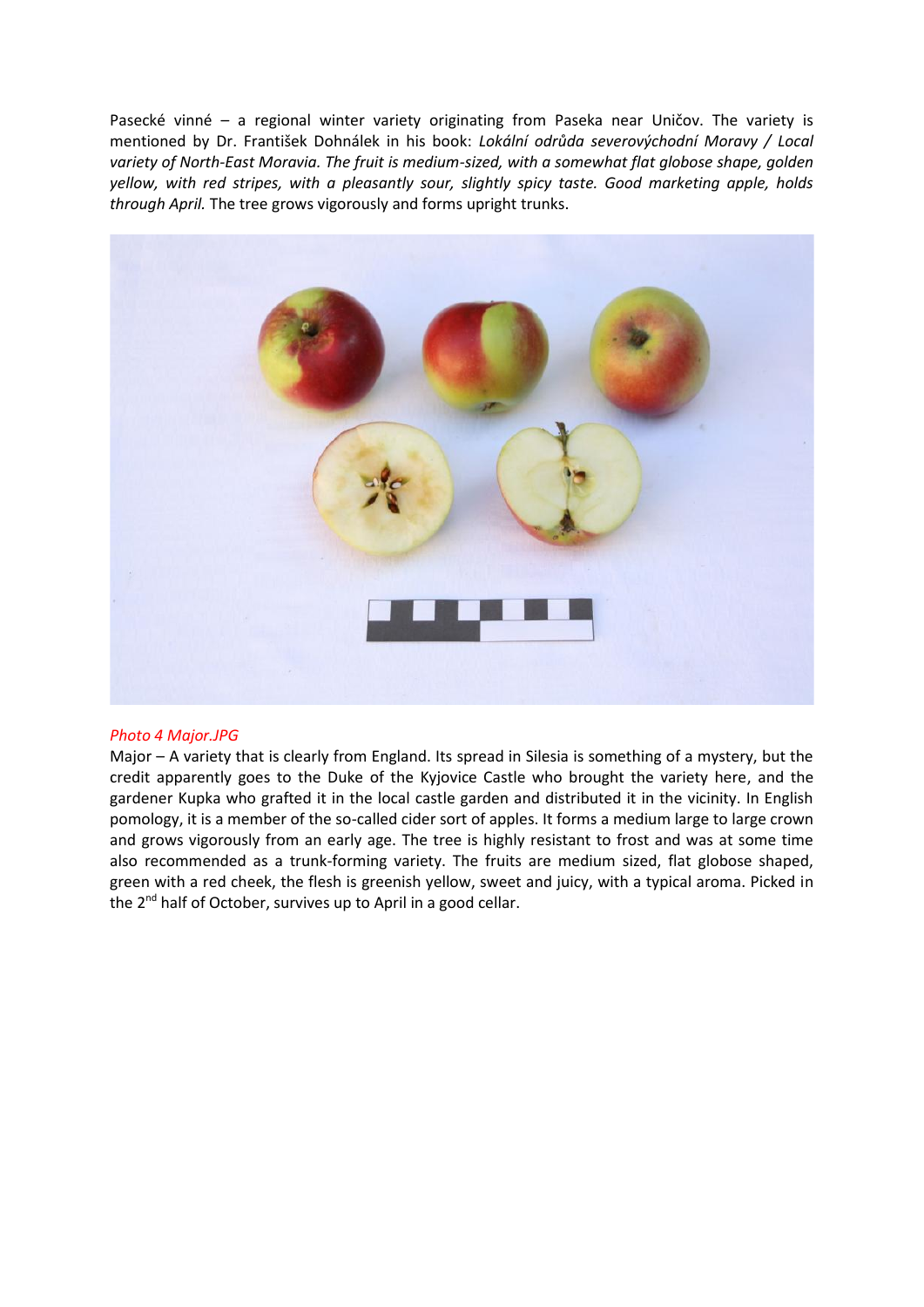

### *Photo 5 Jakubinka.JPG*

Jakubinka – The earliest pear in the local assortment, whose name is derived from the ripening time (around St. Jacob's Day in mid-July). It has been grown here *from time immemorial* (and is also known as *Kulatinka*). *The pears are small, round, green, and later yellow. Some are smaller, more green, less juicy, others are larger, more yellow, more juicy, and both have a less distinctive taste. Nice when cooked."* (Myslivec 1933:123) The trees are quite big, typical of the habitat with a large number of fruit-bearing branches on the major branches. It can be consumed with the entire core and it is also possible to conserve the entire fruits.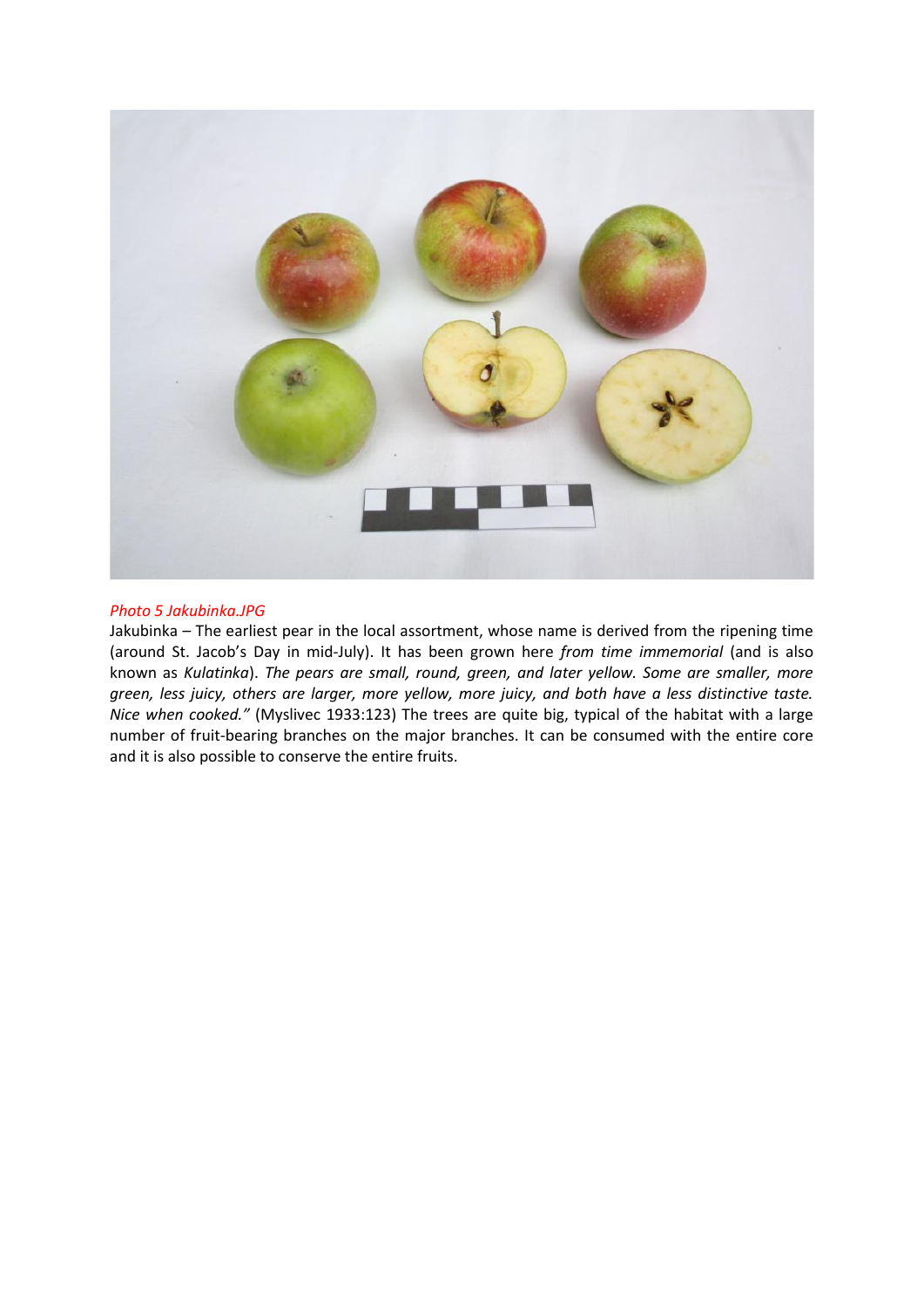

#### About the author:

**Mgr. Radim Lokoč, Ph.D.** studied at the Faculty of Social Studies, obtaining a postgraduate degree with specialisation in Environmental Humanities in the Department of Environmental Studies at Masaryk University in Brno. From 2013, he has worked for the Local Activist Group Hlučínsko and the Association of the Municipalities of the Hlučín Region. In the basic organisation of the Czech Union for Nature Conservation in Levrekův ostrov, he focuses on mapping, planting and care for old and regional fruit tree varieties and has established and maintains 5 gene pool orchards of these trees. Within the scope of his own business and through the Basic Organisation of the Czech Gardening Association in Oldřišov, of which he is a member, he organises fruit tree planting and pruning courses. He is involved in EVVO – projects for schools and the general public, especially in the Hlučín and Opava regions. He implemented the Pilný mlýn and U vodníka Slámy educational trails and the Nízký Jeseník gene pool orchard. He is the author or co-author of the publications *V zahradě na sadě, Sedm tváří ovocnářství, Moravský sladkoplodý jeřáb – z Ostružné do světa, Ovoce Opavska, Krnovska a Osoblažska, Tradiční ovoce moravsko-slovenského pomezí jihu bílých Karpat, Vývoj krajiny v České republice, Kolektivizace venkova v Československu 1948-1960 a středoevropské souvislosti*.